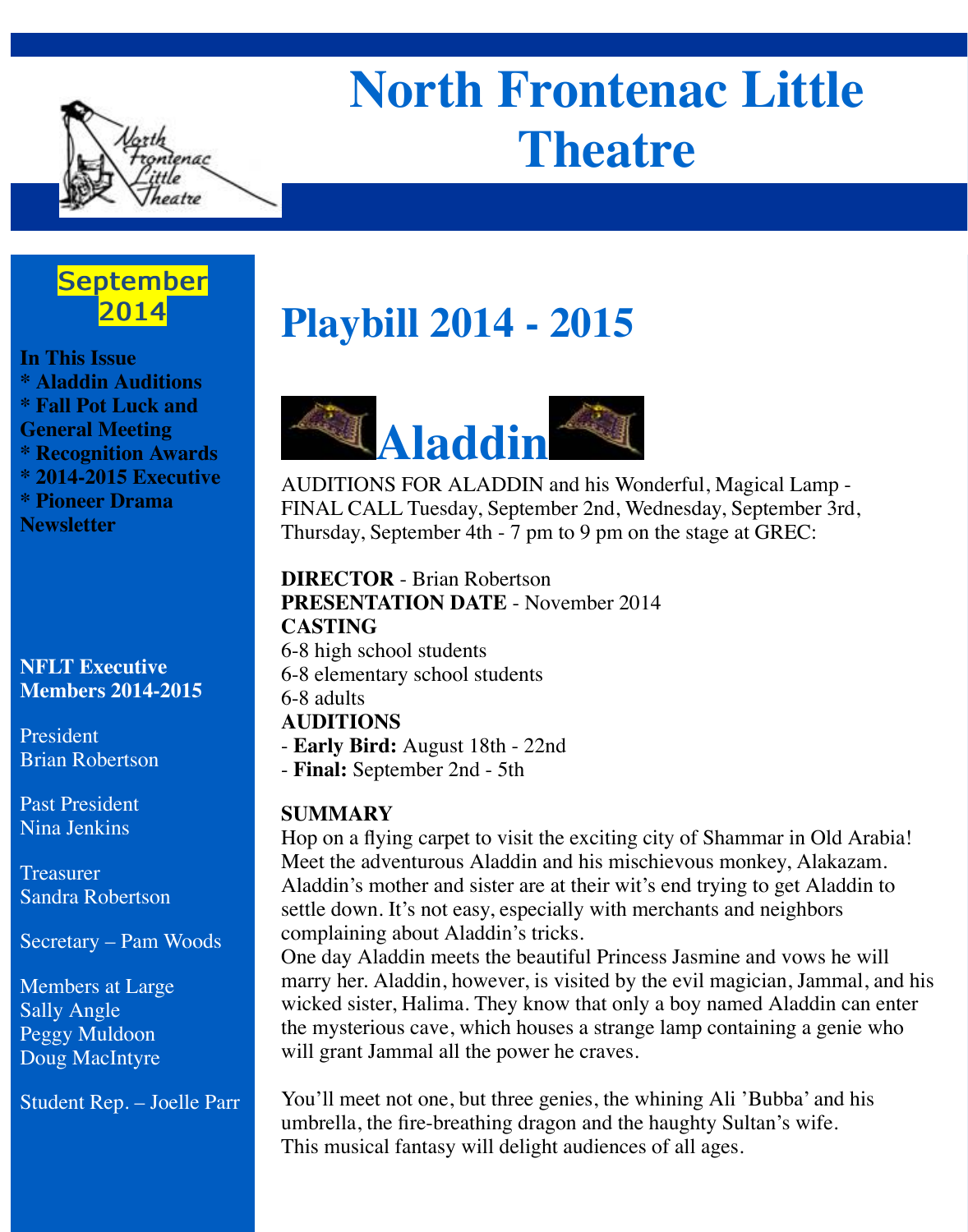Make sure you check out our website. You will find photos of past productions, upcoming productions, upcoming events, about us and much more. This site is updated regularly so keep checking it out.

#### **[Contact Us](http://www.nflt.ca/)**

http://www.nflt.ca

johnpari@frontenac.net

#### **Mailing Address**

**NFLT PO Box 195 [Sharbot Lake, On](http://www.nflt.ca/)t. [K0H 2P0](mailto:johnpari@frontenac.net)**

- **6:30 pm General Meeting \* introduce new executive**
- **\* update on Tichborne Hall organization**
- **\* update on our Trillium grant proposal**
- **\* update on our fall and spring productions**
- **\* update on the Recognition Evening**
- **\* update on membership drive**
- **\* other items**

## **Lifetime Recognition Awards**

NFLT proudly announces the recipients for this year's NFLT L Recognition Awards:

- \* Pam Giroux
- \* Craig Godfrey
- \* Doug and Lynda Boulter
- \* Karen Strong

### **Pioneer Drama Newsletter**

Through the president's subscription to the Pioneeer Dr Newsletter, we receive a variety of advice and insight in of Drama. The July 23rd, 2013 edition included this art casting:

#### **Casting**

*By Kathleen Wallace*

The daughter of an English and drama teacher, Kathleen Wallace fell in English and drama teacher, Kathleen Walla with theatre around the same time she learned to walk. She begand performing and directing her own plays in kindergarten, but since the has added a BA from Yale and an MFA from the National Theatre among her many other theatrical credits.

My third year in drama school, my classmates and I anxiously casting of our final project. When the cast list was finally posted devastated. I had been relegated to a number of small parts  $$ male. We were doing a play with a large, male-heavy cast. Inte knew that someone was going to play those parts. Though my understood that, my ego still ached.

Not everyone can play the lead. Actors crave attention, and planely bigger roles in the show is a great way to get attention. But just you're not a lead doesn't mean you won't be seen. Forget the l